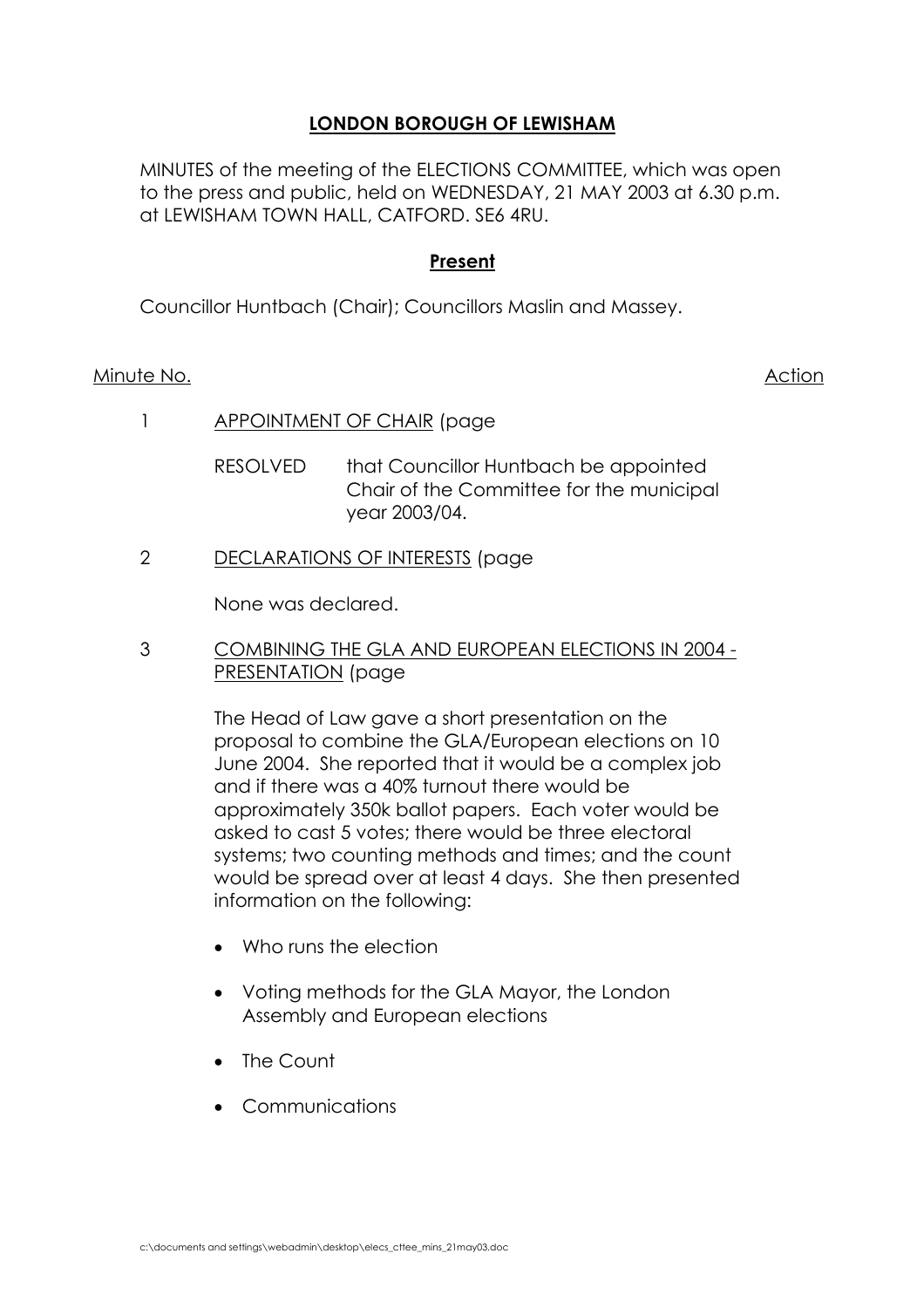### Minute No. Action

• Issues relating to Boundaries, Pilots and Ballot Paper design

RESOLVED that the report be noted.

4 BID FOR PILOT STATUS (page

The Head of Law amended paragraph 5(d) of the report by deleting "£5,600" and inserting "£7,650".

Councillor Huntbach reported that he was against proposals for an all-postal ballot and would be voting against the recommendations.

With Councillor Huntbach voting against it was

RESOLVED that

(i) the position of political parties in relation to the proposal as set out in paragraph 6 of the report and Appendix 3 be noted;

(ii) the proposal attached as Appendix 1 to the report be approved for submission to the ODPM for pilot status; H of L

(iii) delegated authority be given to the Head of Law to make any minor amendments to the proposal, if so requested by the ODPM or so advised by the Electoral Commission; and

(iv) delegated authority be given to the Head of Law to commission independent research from external contractors as set out in paragraph 4 of the report.